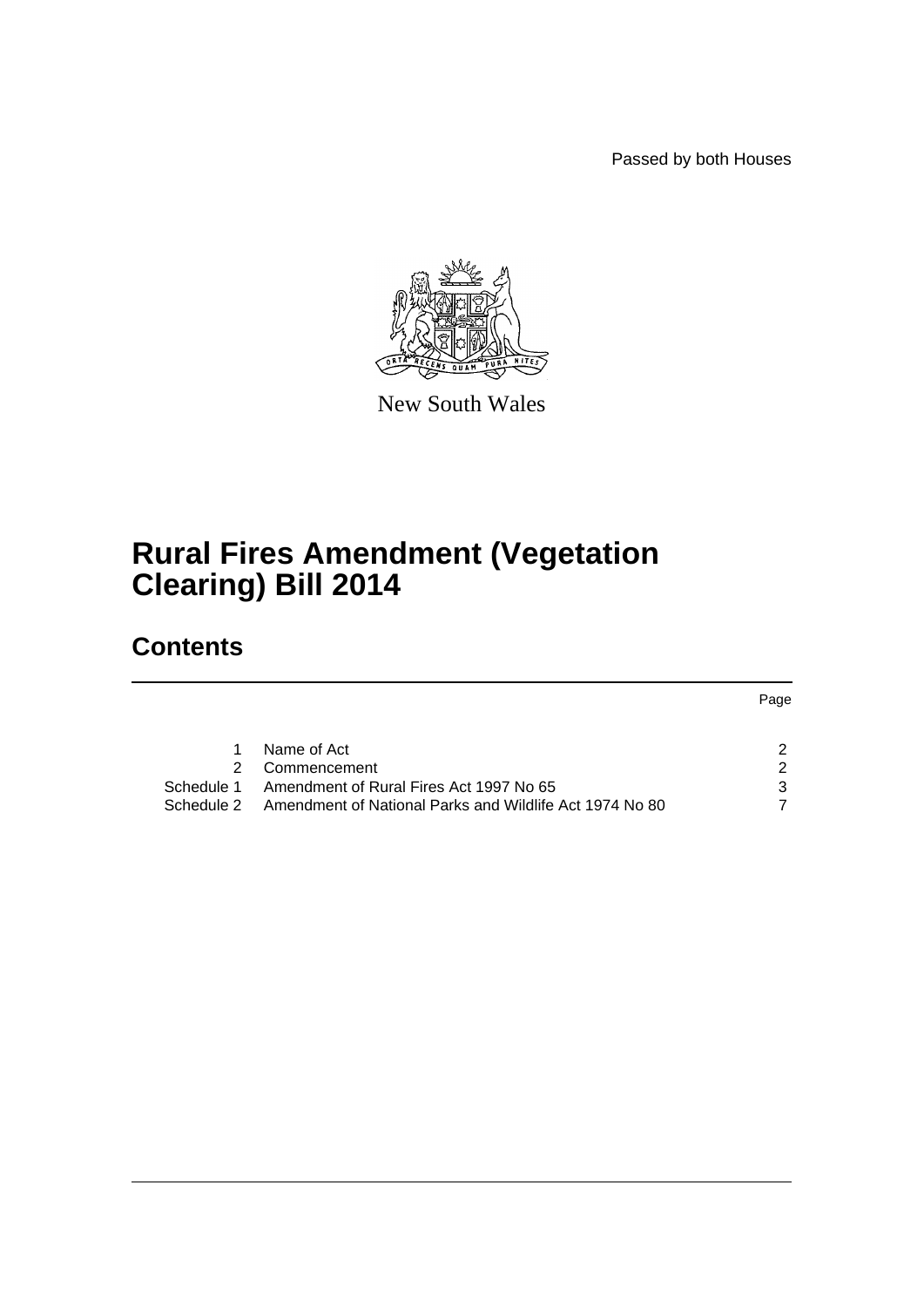*I certify that this public bill, which originated in the Legislative Assembly, has finally passed the Legislative Council and the Legislative Assembly of New South Wales.*

> *Clerk of the Legislative Assembly. Legislative Assembly, Sydney,* , 2014



New South Wales

# **Rural Fires Amendment (Vegetation Clearing) Bill 2014**

Act No , 2014

An Act to amend the *Rural Fires Act 1997* in relation to vegetation clearing work in certain areas and bush fire hazard reduction certificates; and for other purposes.

*I have examined this bill and find it to correspond in all respects with the bill as finally passed by both Houses.*

*Assistant Speaker of the Legislative Assembly.*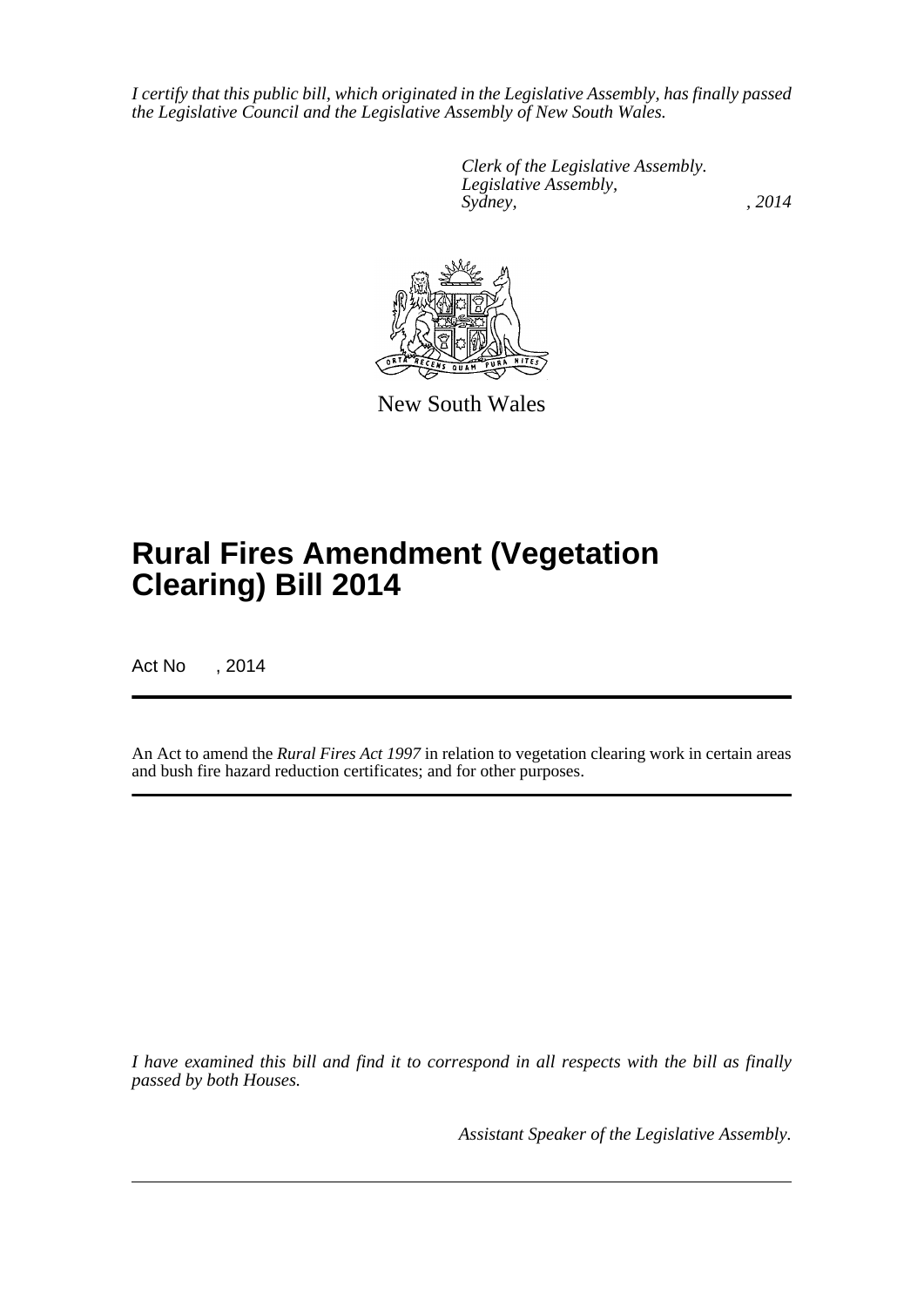# <span id="page-2-0"></span>**The Legislature of New South Wales enacts:**

#### **1 Name of Act**

This Act is the *Rural Fires Amendment (Vegetation Clearing) Act 2014*.

#### <span id="page-2-1"></span>**2 Commencement**

This Act commences on a day or days to be appointed by proclamation.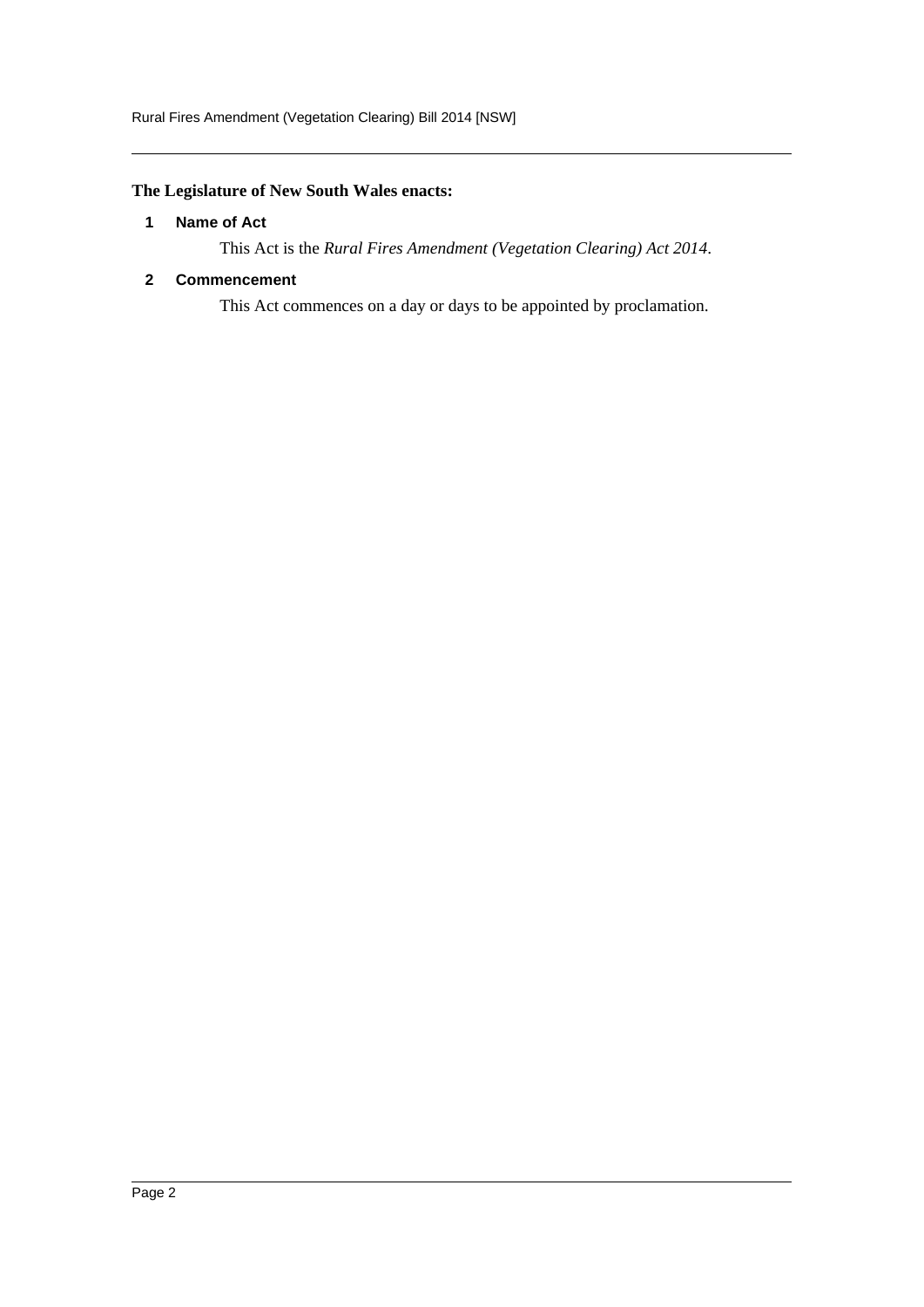# <span id="page-3-0"></span>**Schedule 1 Amendment of Rural Fires Act 1997 No 65**

**[1] Section 47 Membership and procedure of Bush Fire Co-ordinating Committee** Omit "member of staff of" wherever occurring in section 47 (1) (b)–(d) and (l).

Insert instead "person employed in".

## **[2] Section 47 (1) (c)**

Omit "members of staff of". Insert instead "persons employed in".

## **[3] Section 47 (1) (c)**

Omit "Director-General". Insert instead "Secretary".

## **[4] Section 47 (1) (k)**

Omit the paragraph. Insert instead:

(k) a person employed in the Ministry for Police and Emergency Services nominated by the Minister for Police and Emergency Services,

## **[5] Part 4 Bush fire prevention**

Insert "and vegetation clearing work" after "bush fire hazard reduction work" in the note to Part 4.

### **[6] Section 100F Issue of bush fire hazard reduction certificates**

Insert at the end of section 100F (6) (c):

, and

(d) specify the period for which the bush fire hazard reduction certificate operates.

### **[7] Section 100G Bush fire hazard reduction certificates of certifying authorities**

Insert at the end of section 100G (2) (b):

, and

(c) specify the period for which the bush fire hazard reduction certificate operates.

### **[8] Section 100I**

Omit the section. Insert instead:

### **100I Duration of bush fire hazard reduction certificate**

A bush fire hazard reduction certificate becomes effective on the date endorsed on the certificate and operates for the period specified in the certificate.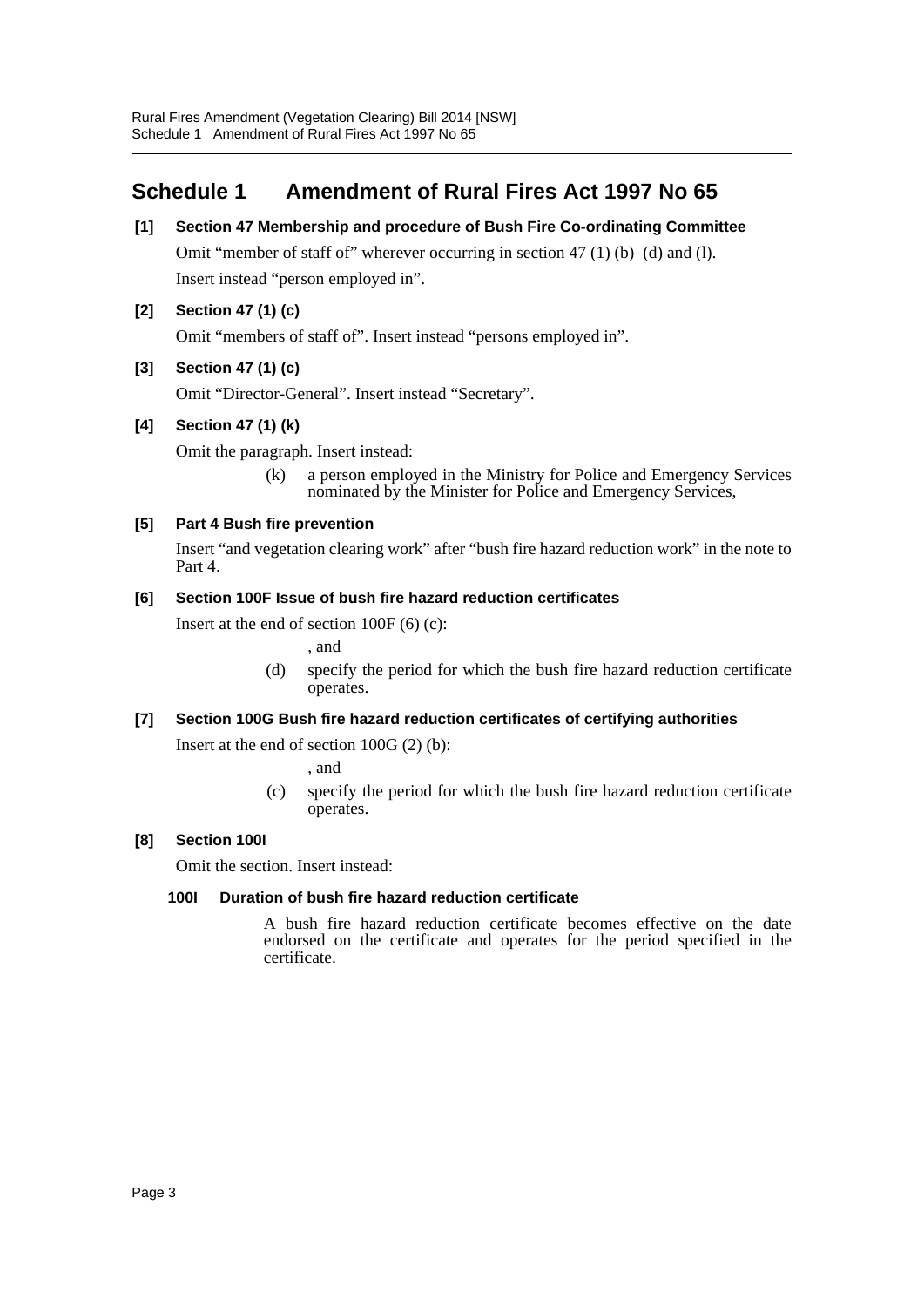#### **[9] Part 4, Division 9**

Insert after Division 8:

# **Division 9 Vegetation clearing work**

#### **100P Definitions**

In this Division:

*10/50 Vegetation Clearing Code of Practice* means a code of practice under section 100Q, as in force from time to time, relating to the clearing of vegetation on land situated in a 10/50 vegetation clearing entitlement area.

*10/50 vegetation clearing entitlement area* means land determined by the Commissioner to be a 10/50 vegetation clearing entitlement area and identified on a map published on the NSW Rural Fire Service website.

*high-risk facility* means a child care centre, school or hospital within the meaning of the Standard Instrument.

*residential accommodation* means:

- (a) residential accommodation within the meaning of the Standard Instrument, and
- (b) tourist and visitor accommodation within the meaning of the Standard Instrument, and
- (c) caravans installed in caravan parks within the meaning of the Standard Instrument, and
- (d) manufactured homes installed in manufactured home estates within the meaning of the *Local Government Act 1993*.

*Standard Instrument* means the standard local environmental planning instrument prescribed by the *Standard Instrument (Local Environmental Plans) Order 2006*.

*tree* means a perennial woody plant having a single stem or trunk and which is 3 or more metres in height and the trunk of which has a circumference at a height of 1.3 metres above the ground of more than 0.3 metre. A *tree* does not include a shrub, which is a small, low growing, woody plant with multiple stems, nor a vine, which is a woody plant that depends on an erect substrate to grow on.

#### **100Q The 10/50 Vegetation Clearing Code of Practice**

- (1) The Commissioner is to prepare a 10/50 Vegetation Clearing Code of Practice for the carrying out of vegetation clearing work on land situated within a 10/50 vegetation clearing entitlement area pursuant to section 100R. The Code must (without limitation) deal with the following:
	- (a) the type of vegetation that can and cannot be cleared, including the types of trees,
	- (b) the circumstances in which vegetation should be pruned and not entirely removed,
	- (c) use of herbicides,
	- (d) managing soil erosion and landslip risks,
	- (e) protection of riparian buffer zones,
	- (f) protection of Aboriginal and other cultural heritage,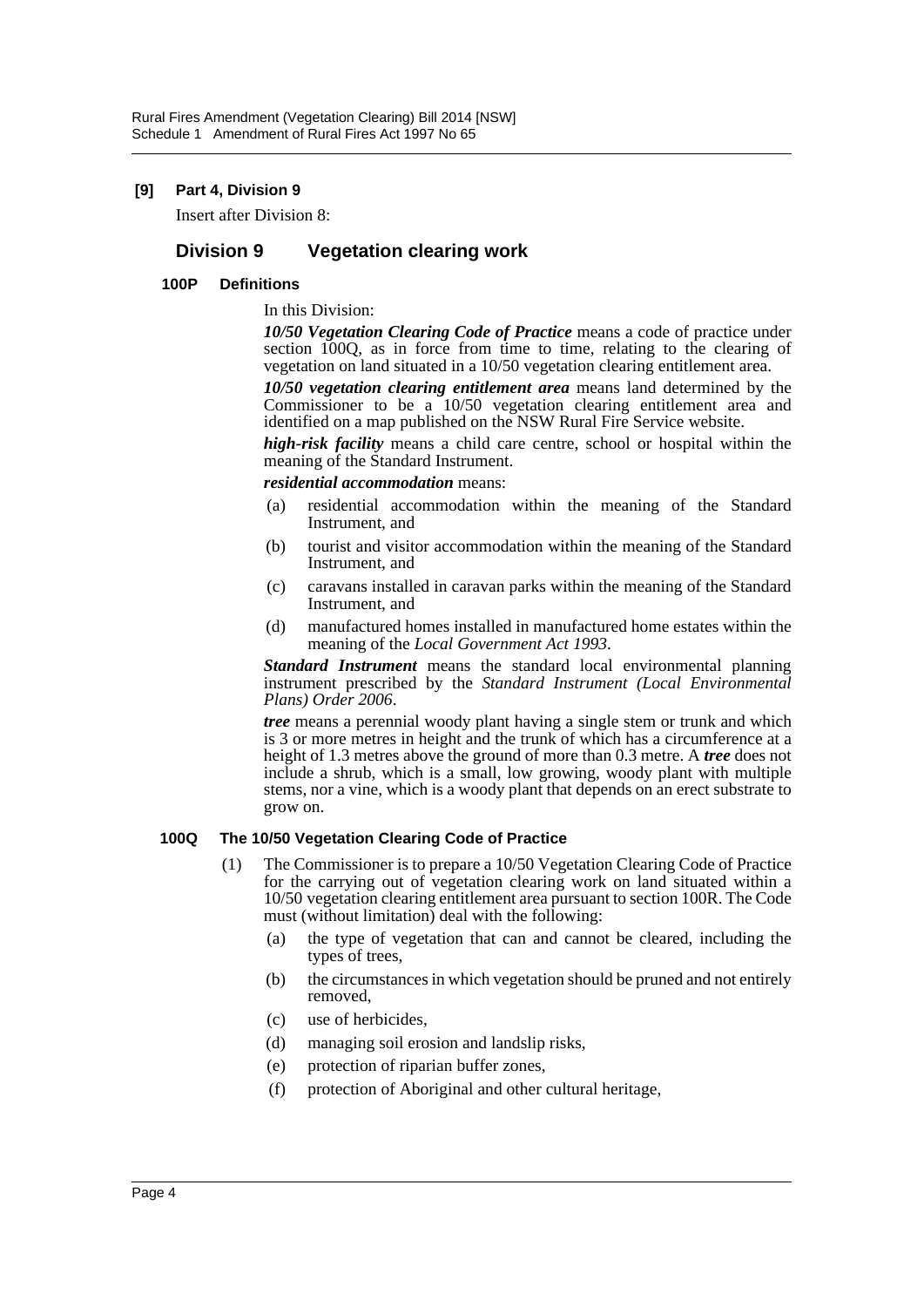- (g) protection of vegetation that the owner of the land on which vegetation clearing work may be carried out is under a legal obligation to preserve by agreement or otherwise.
- (2) The Commissioner may amend the 10/50 Vegetation Clearing Code of Practice from time to time.
- (3) The 10/50 Vegetation Clearing Code of Practice prepared under this section, including any amendment of the Code:
	- (a) must be published in the Gazette, and
	- (b) takes effect on the day on which it is published in the Gazette.
- (4) The 10/50 Vegetation Clearing Code of Practice is to be made publicly available, as soon as practicable after publication in the Gazette:
	- (a) by publishing it on the NSW Rural Fire Service website, and
	- (b) by providing it as a hardcopy, on request and without charge, to any owner of land situated within a 10/50 vegetation clearing entitlement area.

#### **100R Carrying out vegetation clearing work**

- (1) The owner of land situated within a 10/50 vegetation clearing entitlement area may carry out any of the following vegetation clearing work on that land despite any requirement for an approval, consent or other authorisation for the work made by the *Native Vegetation Act 2003* or the *Environmental Planning and Assessment Act 1979* or any other Act or instrument made under an Act:
	- (a) the removal, destruction (by means other than by fire) or pruning of any vegetation (including trees or parts of trees) within 10 metres,
	- (b) the removal, destruction (by means other than by fire) or pruning of any vegetation, except for trees or parts of trees, within 50 metres,

of an external wall of a building containing habitable rooms that comprises or is part of residential accommodation or a high-risk facility.

- (2) Vegetation clearing work carried out pursuant to subsection (1) must be carried out in accordance with the 10/50 Vegetation Clearing Code of Practice.
- (3) It does not matter whether the residential accommodation or high-risk facility is located on the owner's land or on adjoining land.
- (4) Vegetation clearing work on any land may only be carried out pursuant to subsection (1) by or with the authority of the owner of the land.
- (5) This section does not apply to a building containing habitable rooms if there is no development consent or other lawful authority under the *Environmental Planning and Assessment Act 1979* for the use of those rooms as habitable rooms.
- (6) The Commissioner may prescribe in the 10/50 Vegetation Clearing Code of Practice whether particular rooms of a building are or are not habitable and what is or is not an external wall of a building.

#### **100S Review of Division**

(1) The Minister is to review this Division to determine whether the policy objectives of the Division remain valid and whether the terms of the Division remain appropriate for securing those objectives. The Minister may engage persons to assist in the review.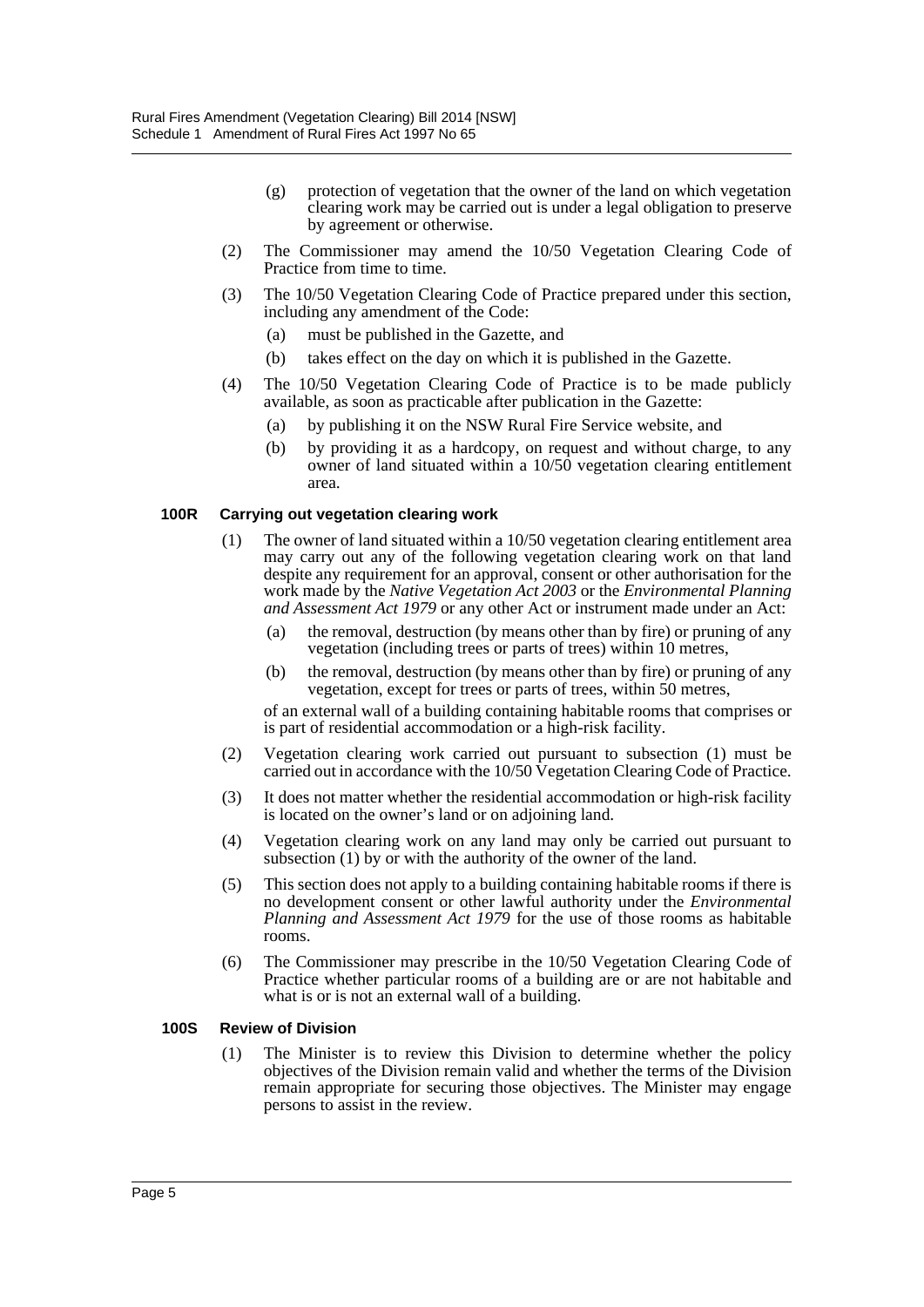- (2) The review is to be undertaken as soon as possible after the period of 2 years from the date of commencement of this Division.
- (3) The Minister is to report to the Premier on the outcome of the review as soon as practicable after the review is completed.